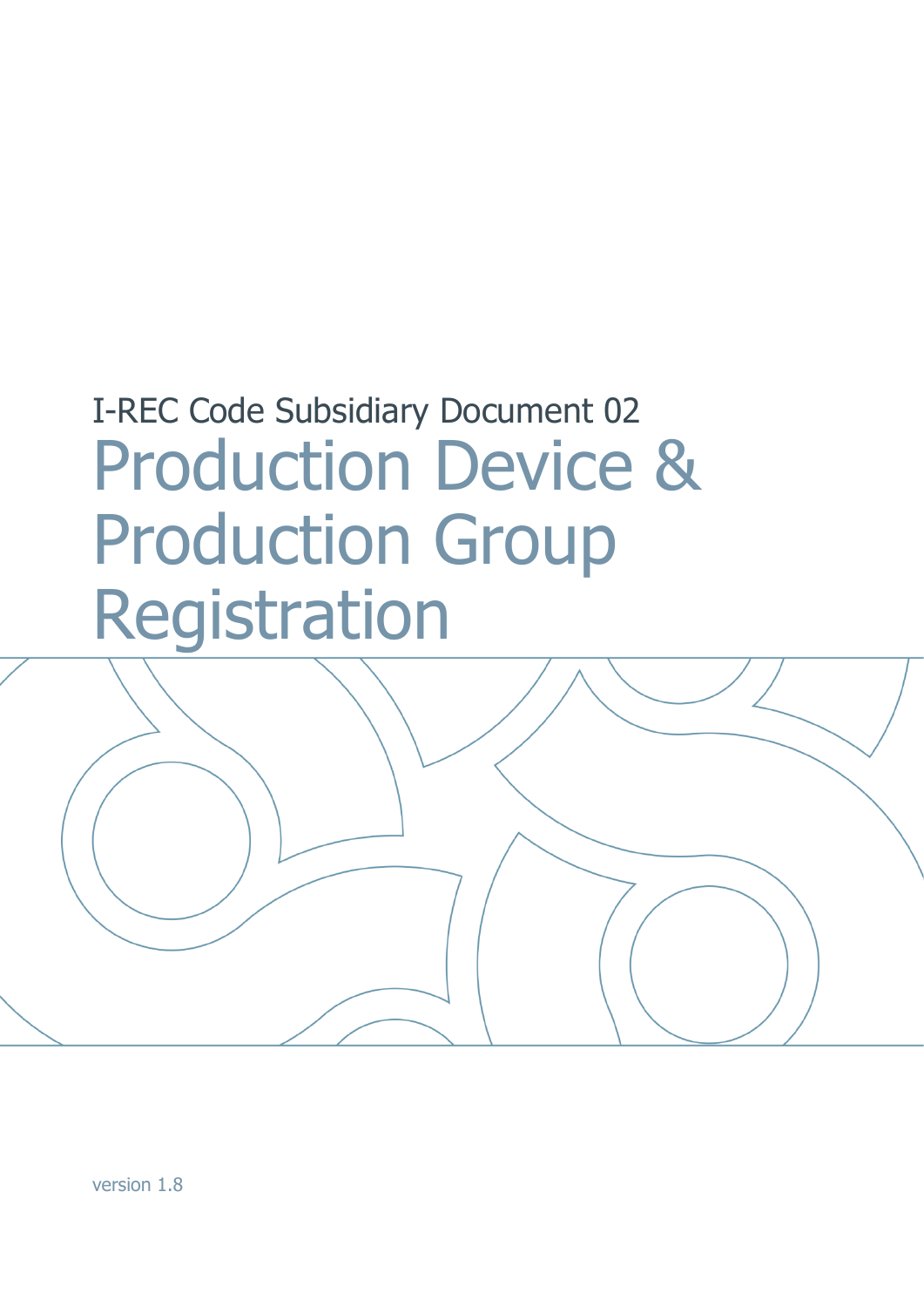

I-REC Code Subsidiary Document 02 **Production Device Registration** Version 1.8

# Contents

| 1.               |  |
|------------------|--|
| 1.1              |  |
| 1.2              |  |
| 1.3              |  |
| 2.               |  |
| 3.               |  |
| 3.1              |  |
| 3.2              |  |
| 4.               |  |
| 4.1              |  |
| 4.2              |  |
| 5.               |  |
| 6.               |  |
| 6.1              |  |
| 6.2              |  |
| 6.3              |  |
| 6.4              |  |
| $\overline{7}$ . |  |
| 7.1              |  |
| 7.2              |  |
| 7.3              |  |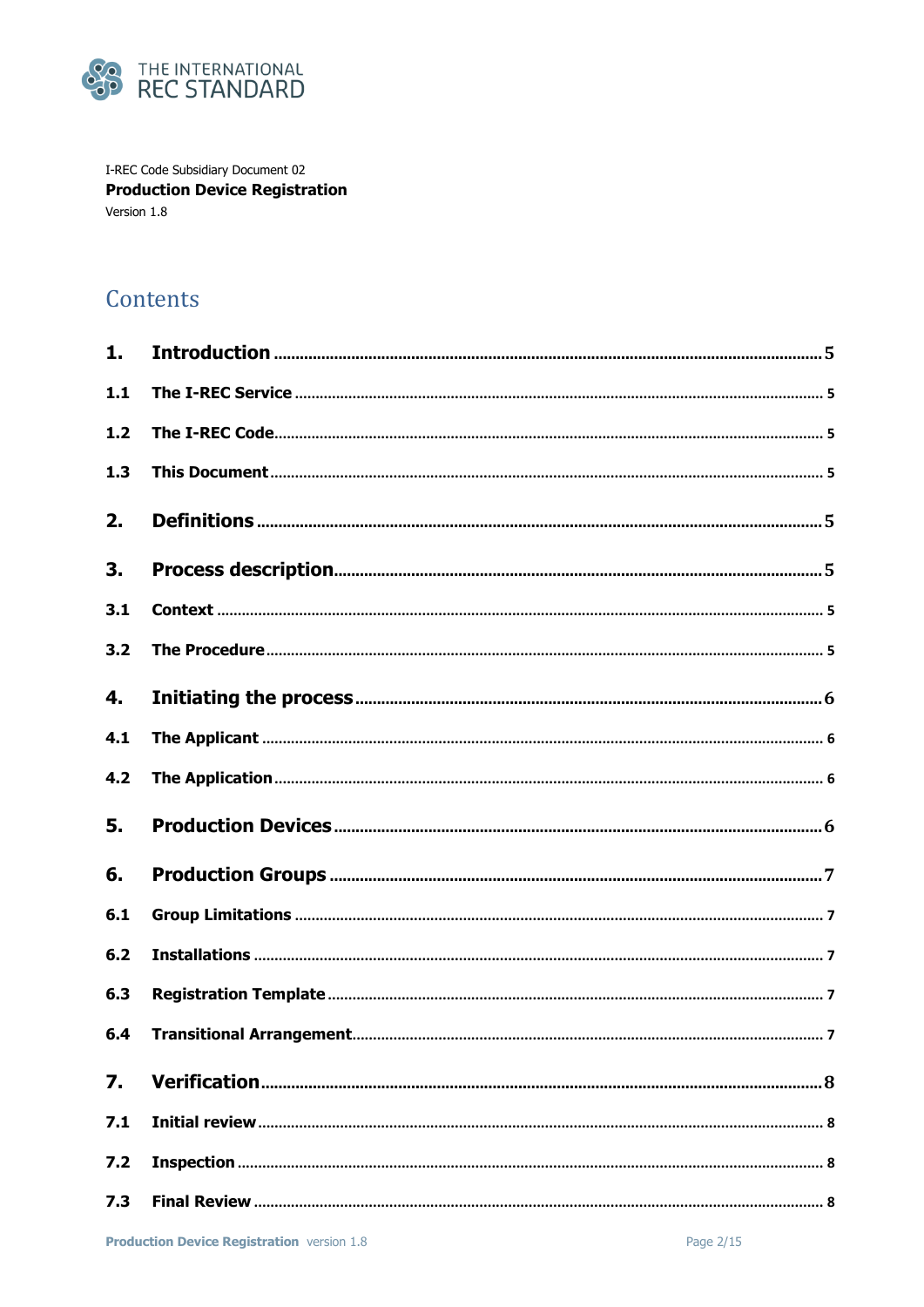

| <b>Version</b> | <b>Originator</b> | <b>Approval</b>       | <b>Date</b> |  |
|----------------|-------------------|-----------------------|-------------|--|
| 1.0            | C Pooley          | <b>I-REC Services</b> | 26.03.2014  |  |
| 1.1            | C Pooley          | <b>I-REC Services</b> | 18.11.2014  |  |
| 1.2            | C Pooley          | <b>I-REC Services</b> |             |  |
| 1.3            | C Pooley          | <b>I-REC Services</b> | 13.05.2016  |  |
| 1.4            | C Pooley          | <b>I-REC Services</b> | 01.04.2017  |  |
| 1.5            | C Pooley          | <b>I-REC Services</b> | 01.05.2018  |  |
| 1.6            | C Pooley          | <b>I-REC Services</b> | 24.10.2018  |  |
| 1.7            | C Pooley          | <b>I-REC Services</b> | 23.05.2019  |  |
| 1.8            | C Pooley          | <b>I-REC Services</b> | 20.08.2019  |  |

## **Document Control**

## **Change History**

| <b>Version</b> | <b>Description</b>                                                                                                                    |
|----------------|---------------------------------------------------------------------------------------------------------------------------------------|
| 1.0            | Initial issue version                                                                                                                 |
| 1.1            | Clarification of relationship with carbon offsets                                                                                     |
| 1.2            | Setting of the registration date (CP 2015-01).<br>Housekeeping changes and the addition of public support in the application<br>form. |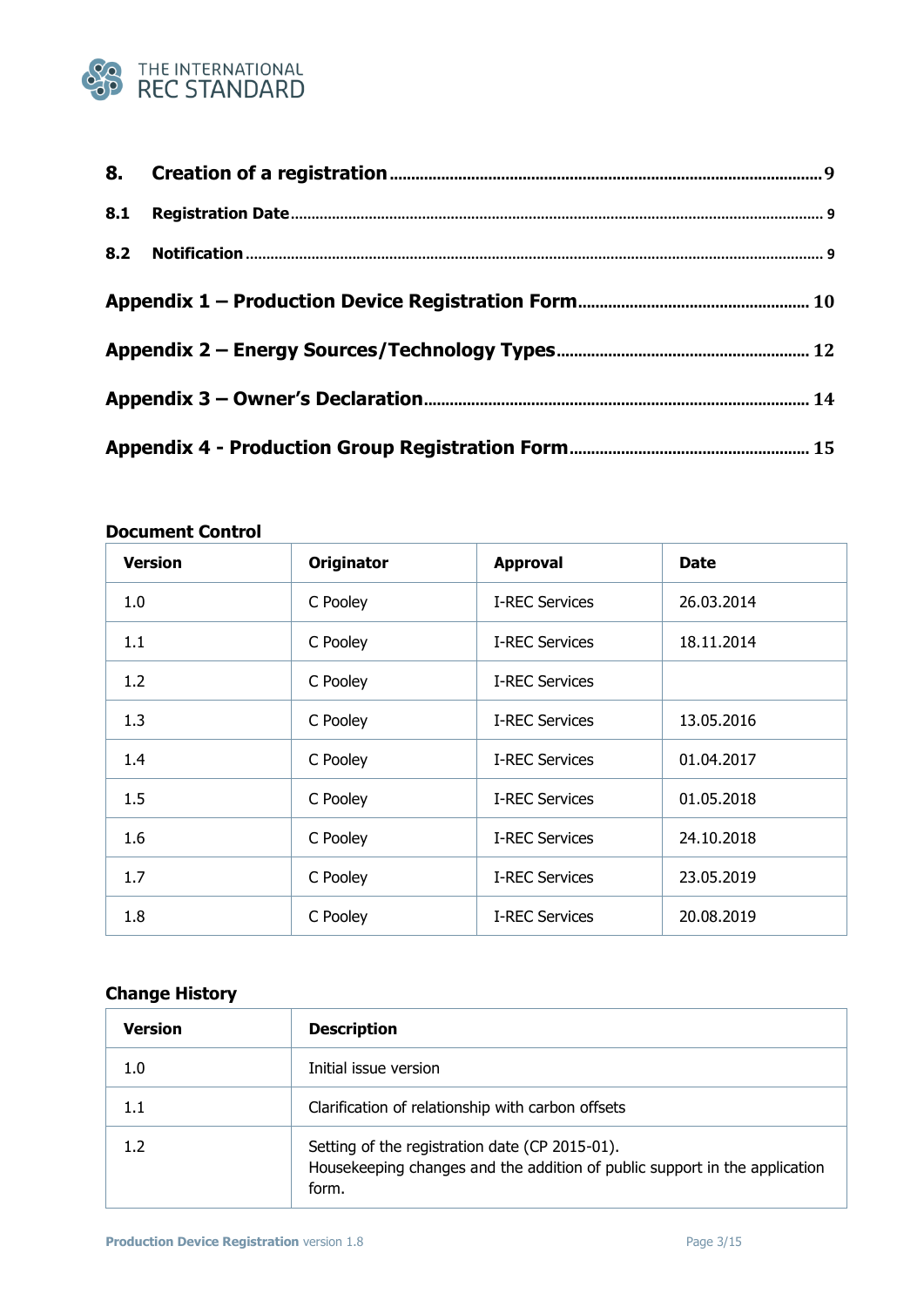

| 1.3 | Revision of the owner's declaration<br>Renaming of Device Registrar with Device Verifier (CP 2016-05)<br>Registration effective date (CP 2016-01) |
|-----|---------------------------------------------------------------------------------------------------------------------------------------------------|
| 1.4 | Renaming the Rest of the World Issuer to Central Issuer (CP2017-01)                                                                               |
| 1.5 | Extension of the technologies and fuel codes listing (CP2017-05) and<br>clarification on feed in tariff as support.                               |
| 1.6 | Aggregation (CP2017-04)<br>Co-firing with fossil fuels (CO2017-06)<br>Housekeeping changes (CP2018-02).                                           |
| 1.7 | Housekeeping changes for registry software upgrade (CP 2019-03)                                                                                   |
| 1.8 | Housekeeping change to simplify and improve energy sources and<br>technology codes (CP 2019-05)                                                   |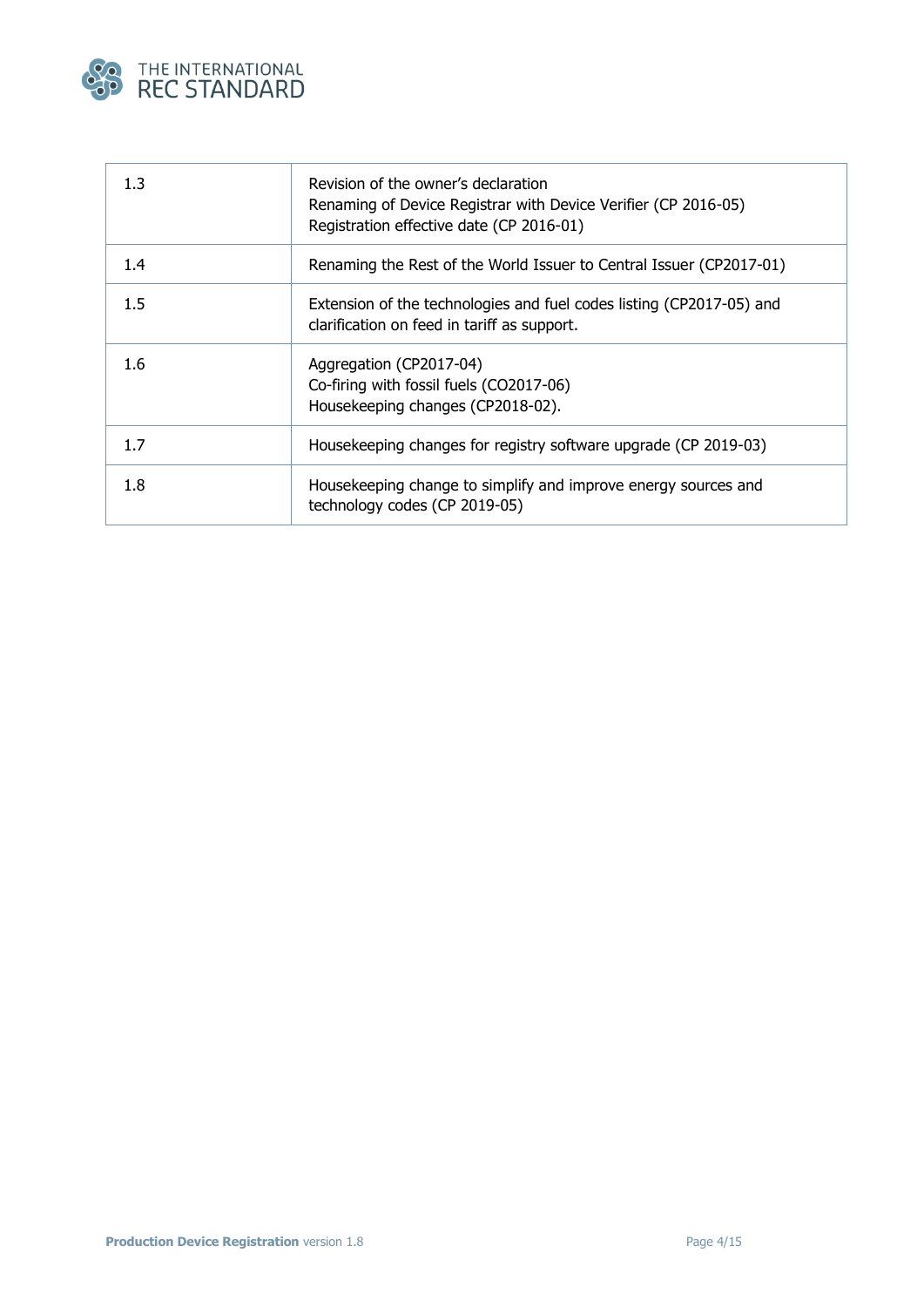

### <span id="page-4-0"></span>**1. Introduction**

#### <span id="page-4-1"></span>**1.1 The I-REC Service**

The I-REC Service is a global electricity environmental attribute tracking system. It is designed to facilitate reliable Scope 2 carbon accounting consistent with various international accounting standards. I-RECs allow all electricity users to make a conscious and evidence-based choice for renewable electricity, in any country around the world.

#### <span id="page-4-2"></span>**1.2 The I-REC Code**

The I-REC Code is a statement of principles and a description of how the I-REC Service operates at high level. Detailed descriptions of procedures are contained in Code Subsidiary Documents such as this document.

#### <span id="page-4-3"></span>**1.3 This Document**

This document sets out the process for registering a Production Device or Production Group in order to receive I-RECs.

#### <span id="page-4-4"></span>**2. Definitions**

Unless specified in the table below, all capitalised terms shall have the meaning ascribed to them in the I-REC Code.

| $T_{\text{atm}}$<br>ᄗ | nefinition<br>---<br>ю |
|-----------------------|------------------------|
|                       |                        |
|                       |                        |

#### <span id="page-4-6"></span><span id="page-4-5"></span>**3. Process description**

#### **3.1 Context**

In order to have I-RECs Issued for tracking the environmental attributes of electricity produced by a Production Device or Production Group, that Production Device or Production Group must first be registered on the I-REC Registry. Registration is administered by an Issuer. Each country will have at least one Issuer able to provide services. Please consult the I-REC website for the current list of Issuers. Where no Issuer is listed, the default Central Issuer can be activated.

For newly constructed devices, it is recommended to start the registration process prior to generation commencing, although it cannot be completed before the Production Device is substantially complete in engineering terms. Existing operational devices can be registered, but I-RECs cannot be Issued for dates prior to registration.

Once a Production Device or Production Group has been registered, the Registrant must inform the Issuer of any changes to the Production Device or Production Group that invalidate the standing information held on the I-REC Registry for that Production Device or Production Group.

#### <span id="page-4-7"></span>**3.2 The Procedure**

A person wishing to register a Production Device or Production Group initiates the procedure by completing the relevant application form and selecting an independent verifier, if required, from a list of approved organisations. The application must be verified which may include a site inspection. Clearly, in countries where there is no existing I-REC Service in operation, there will need to be an establishment of service prior to registration.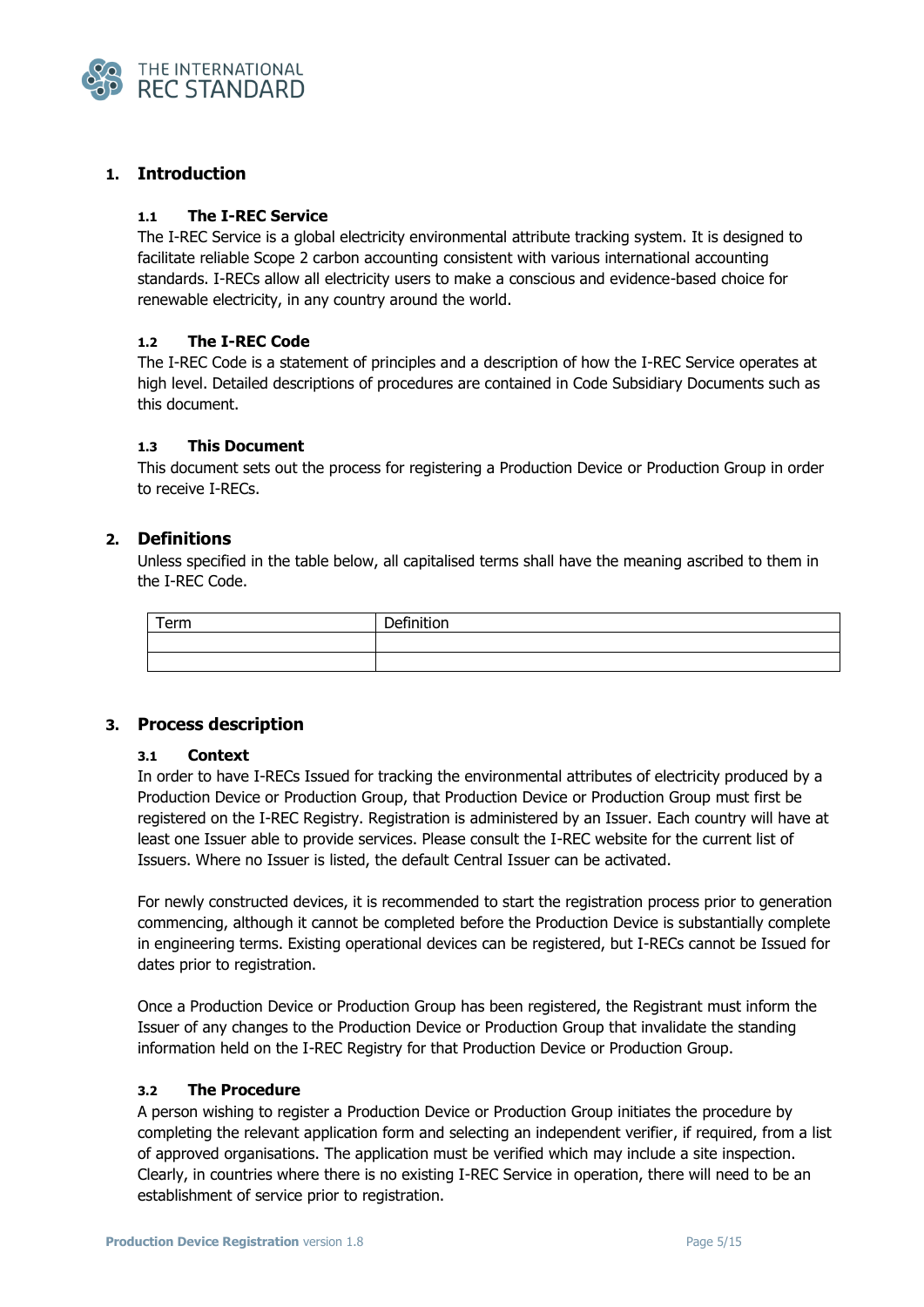

Once the registration documentation is complete to the satisfaction of the Issuer, he will approve the Production Device or Production Group details on the I-REC Registry. Only measured volume data provided for periods subsequent to the effective date of registration can be considered for I-REC Issuing.

It is possible for a Production Device or Production Group to be registered for other tracking systems, but it must not receive more than one production attribute tracking certificate for any MWh produced. Any existing registrations must be notified to the Issuer.

There is a separate process for registering an account as an I-REC Participant. A receiving account must be specified on an Issue Request.

#### <span id="page-5-1"></span><span id="page-5-0"></span>**4. Initiating the process**

#### **4.1 The Applicant**

To register a Production Device or Production Group, the applicant must be the owner of that Production Device or Production Group or have the exclusive legal capacity to act for the owner(s) in relation to the energy attributes of electricity generated by that Production Device or Production Group. Proof of this status will be required. Such proof may be a copy of the legal ownership or consent from the owner as well as a legally certified translation into English of that document. The applicant will also need to be a Registrant within the I-REC Registry. The detailed process of becoming a Registrant is set out in the Code Subsidiary Document: 'CSD01 Registrant and Participant Application'.

#### <span id="page-5-2"></span>**4.2 The Application**

The Registrant must submit the relevant application data and provide supporting evidence to an Issuer authorised to provide services in the country/region where the Production Device or Production Group is located.

#### <span id="page-5-3"></span>**5. Production Devices**

The Registrant can enter the Production Device registration details on the I-REC Registry. If this is not possible, the standard I-REC Production Device registration form can be downloaded from the Issuer's website. A sample of the form can be found in Appendix 1 – [Production Device Registration](#page-9-0)  [Form](#page-9-0). Local language versions may be available from the local Issuer's website. The data must be entered and appropriate supporting evidence provided where requested. The application will include details of the physical characteristics of the device and its connection to a public network (if applicable). Of particular importance is the existence of ancillary equipment (e.g. diesel motors) or on-site consumption of electricity either for support equipment or third party activities. The fuel input and technology entries must be taken from the list shown in [Appendix 2](#page-11-0) – Energy [Sources/Technology Types.](#page-11-0)

The supporting evidence should include a single line electrical diagram using industry standard notation. This must show all existing network entry/exit points and any directly connected consumer supply points.

If the Production Device can operate on mixed or alternative fuels (e.g. biomass and waste), this must be specified on the application form. If there is a direct and fixed relationship between fuel types and generation units within the power station, the different sections must be registered as separate Production Devices.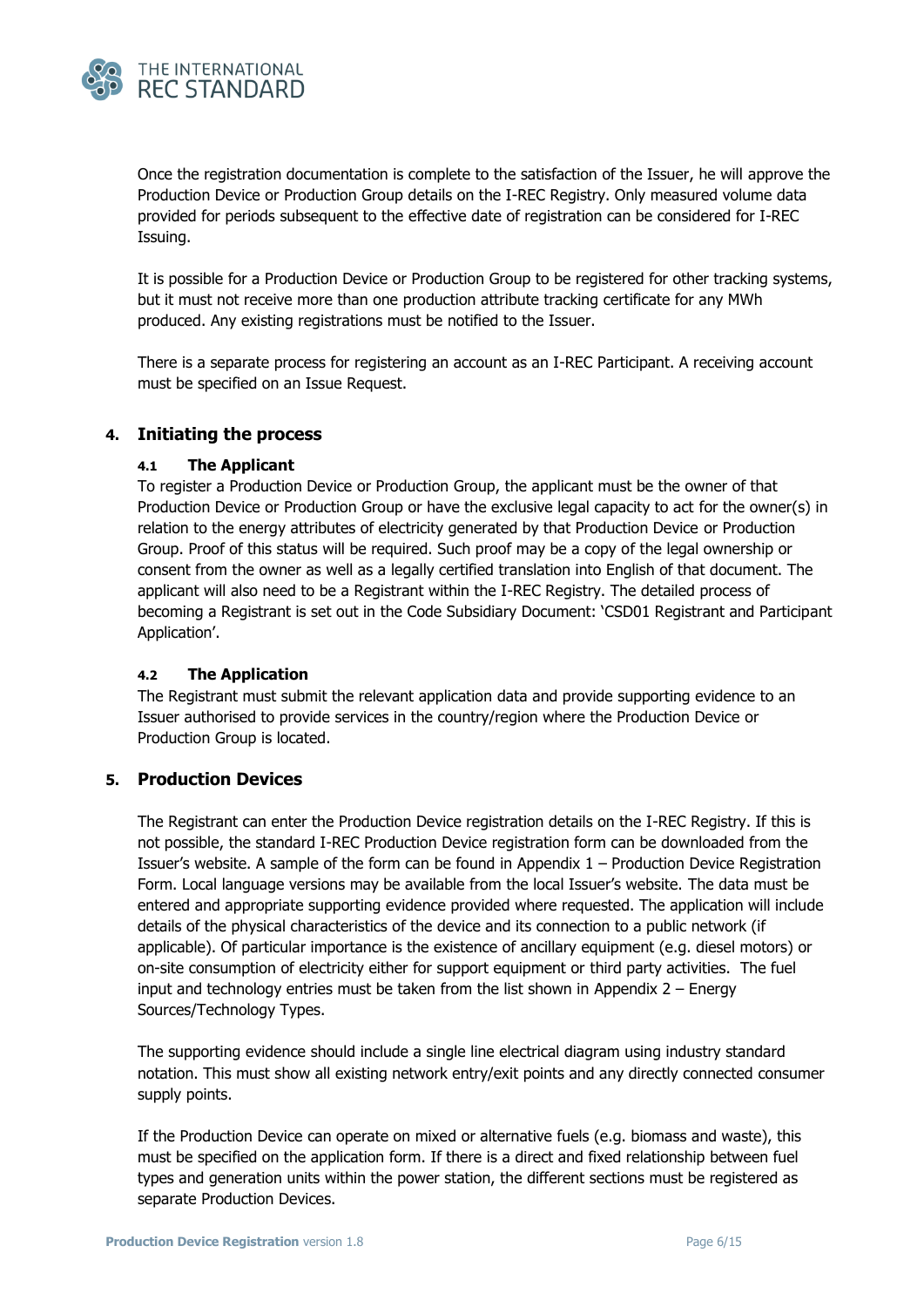

If the Production Device has the facility to take energy from a network to which other Production Devices are connected, store, and later produce electricity, the application must include details of the methodology for calculating the net output from the Production Device. This methodology is subject to the approval of I-REC Services.

The applicant may be required to select an I-REC Device Verifier from those listed on the Issuer's website and identify his selection on the application form.

Appendix 3 – [Owner's Declaration](#page-13-0) contains a template letter which must be used where the applicant is not the owner of the Production Device.

The form should be submitted to the chosen Issuer. The Issuer can request additional information in order to complete registration.

#### <span id="page-6-0"></span>**6. Production Groups**

#### <span id="page-6-1"></span>**6.1 Group Limitations**

A Production Group can consist of Installations of one of the following technologies:

• Solar – Photovoltaic

The aggregate capacity of a Production Group must not exceed 5MW.

All installations must be located within the same country or region for which the Issuer is authorised to provide the I-REC Service.

#### <span id="page-6-2"></span>**6.2 Installations**

Installations must satisfy the following criteria:

- The capacity of each Installation in a Production Group must not be less than 20kW.
- Each Installation in a Production Group must be metered.
- An Installation within a Production Group must not be registered in any other Production Group or as a Production Device for any given production date.

In order to maintain the integrity of historic data, and to avoid any possible double counting of attributes, a Production Group cannot have Installations added or removed. Where an Installation is to be moved between Production Groups, the originating Production Group must be deactivated on the I-REC Registry.

#### <span id="page-6-3"></span>**6.3 Registration Template**

The standard I-REC Production Group registration template can be downloaded from the Issuer's website. A sample of the template can be found in Appendix 4 - [Production Group Registration Form.](#page-14-0) Local language versions may be available from the local Issuer's website. The form must be completed and appropriate supporting evidence provided where requested. The application will include details of the physical characteristics of the Installations and their precise locations.

#### <span id="page-6-4"></span>**6.4 Transitional Arrangement**

Where a Production Device which was registered before 01.10.2018 and for which no I-REC has been Issued in respect of production during 2018, satisfies the criteria to be an Installation within a Production Group, its entry on the I-REC Registry can be amended to a Production Group including other Installations without incurring a registration fee.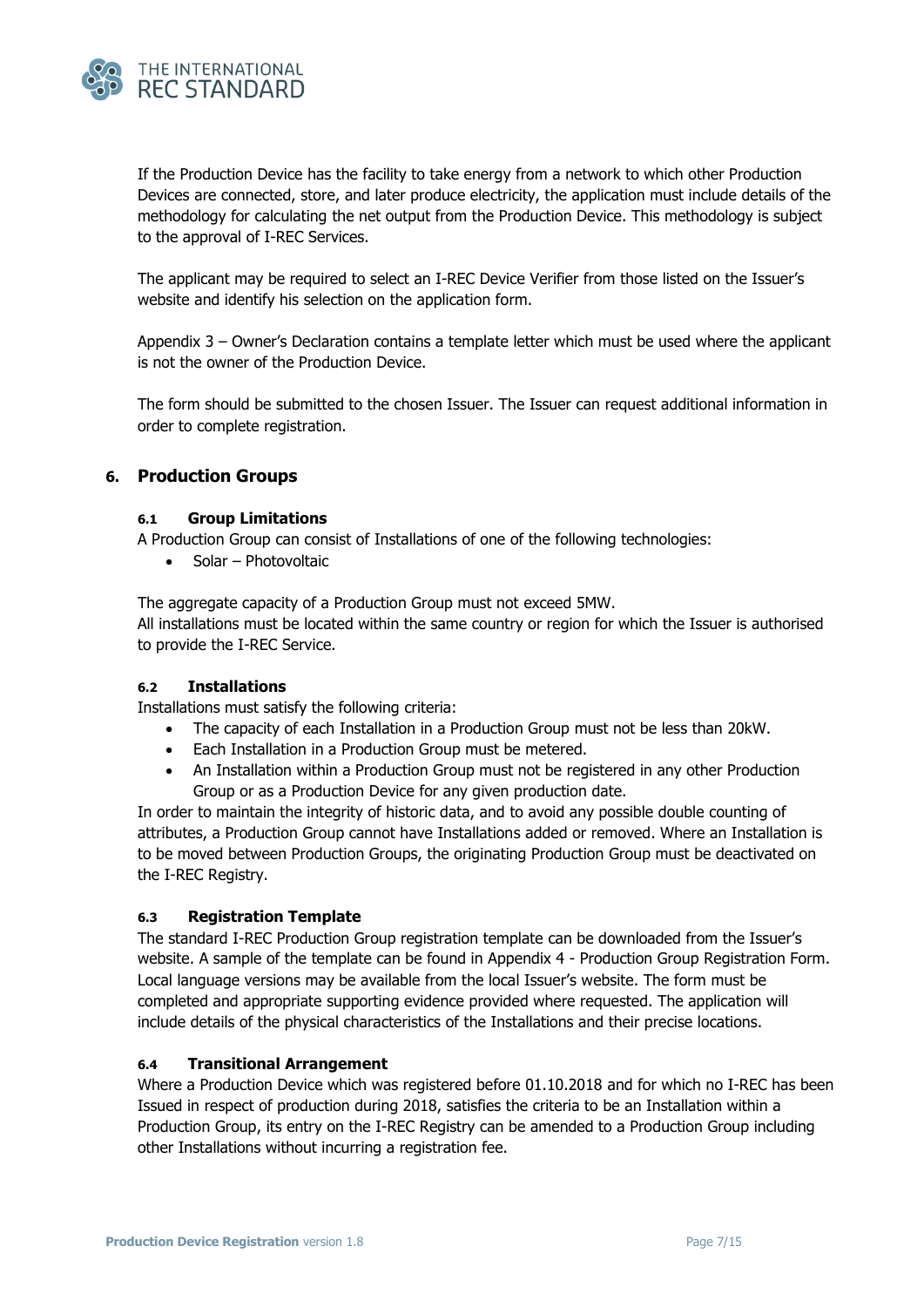

#### <span id="page-7-1"></span><span id="page-7-0"></span>**7. Verification**

#### **7.1 Initial review**

The Issuer will review the application and must satisfy himself of the following:

• The Registrant is legally able to contract on behalf of the owner(s) of the Production Device or Production Group.

- The applicant is not suspected to have engaged in fraudulent activity in relation to energy certificates or financial transactions.
- The Production Device or Production Group is eligible for I-REC in principle.

• There is not an existing I-REC registration for this Production Device or any Installation constituting the Production Group.

Where a publicly accessible government/regulatory electricity Production Device registration database contains sufficient information to verify the application, the Issuer may use this information. A published report of the characteristics of a Production Device or Production Group produced by a suitably accredited independent auditor may also be acceptable to the Issuer for verification.

#### <span id="page-7-2"></span>**7.2 Inspection**

A site inspection will normally be required if the Issuer is unable to verify the application data. The Issuer will instruct the I-REC Device Verifier selected by the applicant to conduct an inspection. Any such inspection will be at the applicant's expense, but in accordance with the published tariff.

The I-REC Device Verifier will arrange with the applicant to conduct a site verification inspection. The I-REC Device Verifier will have a checklist stating the minimum verification requirement. This will include confirmation of:

- The location of the Production Device or Installations constituting the Production Group
- The energy sources/type of device (including photographic evidence)
- The capacity and number of turbine units
- The nature and size of any site consumer loads
- The location and class of metering equipment
- The connection to the grid system (to whose network at what voltage)
- Any standby generators (e.g. for start-up) and whether they can directly contribute to the export of electricity from the site
- How and when the site takes electricity from the network
- The date of device commissioning
- The accuracy of the single line diagram provided.

An inspection should not take more than a few hours on site.

The I-REC Device Verifier must submit his inspection report to the Issuer within 1 week of the inspection.

#### <span id="page-7-3"></span>**7.3 Final Review**

The Issuer will review the inspection report and should satisfy himself that the application contains a true and accurate representation of the Production Device or Production Group.

The Issuer must verify any labelling scheme accreditations listed in the application form with the Labelling Scheme Authority. Registration can be made without confirmation from the Labelling Scheme Authority, but no I-REC can be Issued with an association to that label before confirmation has been made. Identification of the Production Device as accredited on the website of the Labelling Scheme Authority is acceptable as that confirmation.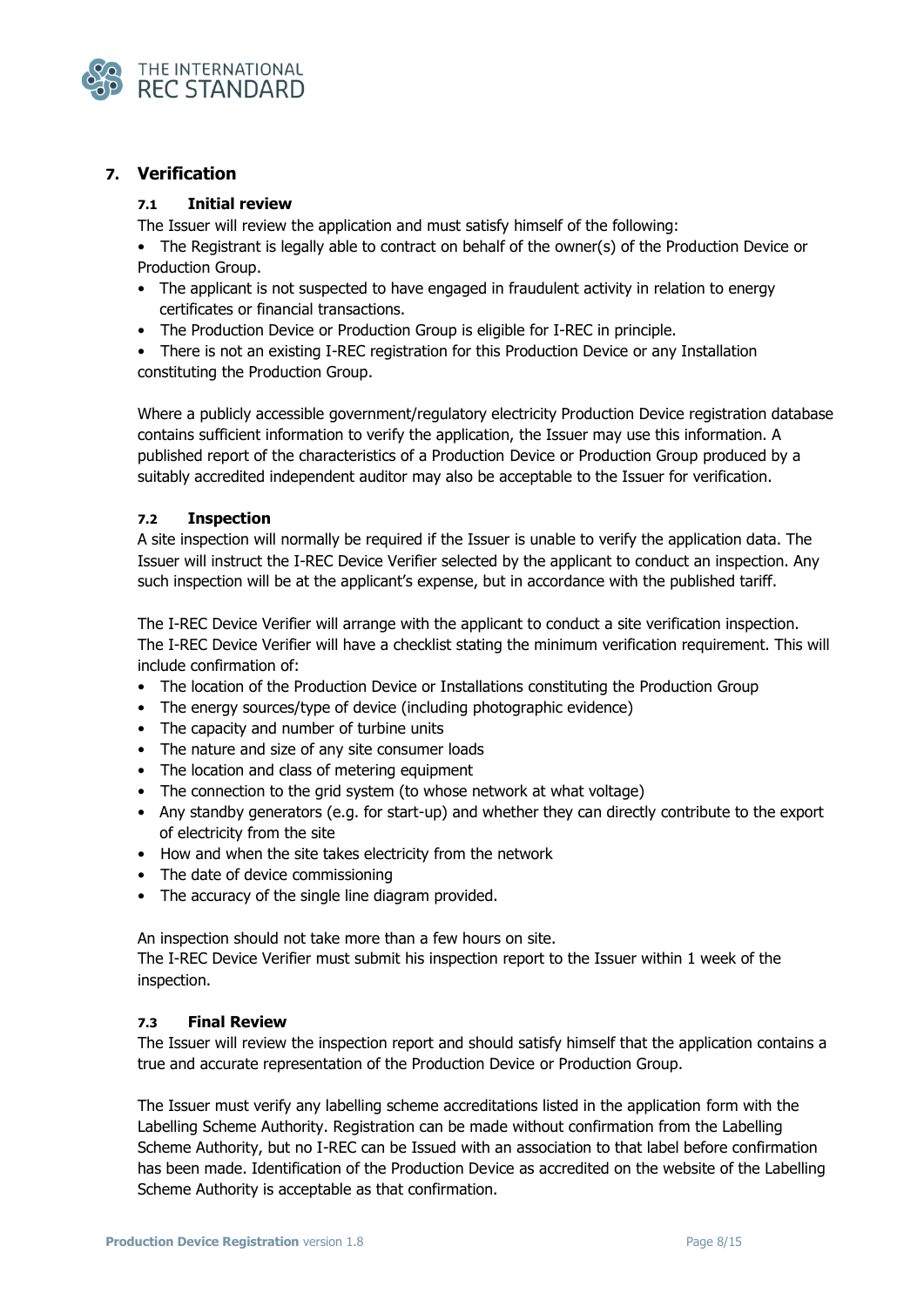

The applicant must have formally accepted the standard terms of service and returned an original signed by an officer of the company.

The Issuer will check other known registries to satisfy himself that the Production Device or Production Group is not likely to be receiving energy attribute certificates from any other sources.

#### <span id="page-8-0"></span>**8. Creation of a registration**

Once the final review is complete and satisfactory, the Issuer will approve the details of the Production Device or Production Group on to the I-REC Registry.

#### <span id="page-8-1"></span>**8.1 Registration Date**

The earliest date of registration that can be requested by an applicant must be no earlier than 12 months prior to the date on which the registration application is received by the Issuer, but it must be supported by independent evidence of the Production Device or Production Group characteristics on that date or earlier.

#### <span id="page-8-2"></span>**8.2 Notification**

The Issuer will confirm to the applicant that registration has been completed and will notify him of the registration code uniquely assigned to that Production Device or Production Group. He will also confirm the first date of production from which I-RECs can be Issued.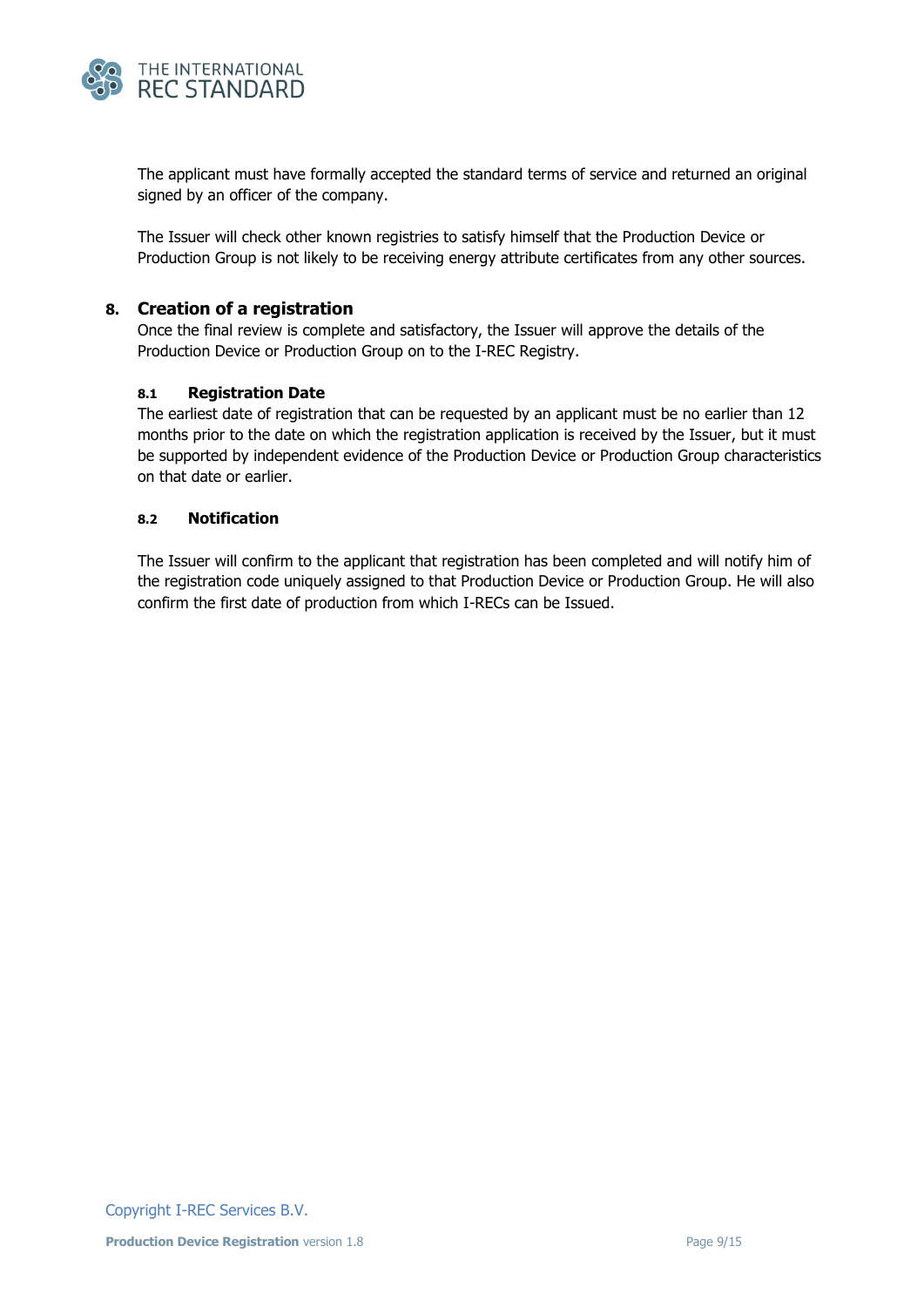

|                                                                                                                                                                                          | New registration / Declaration of changes*                                                              | <b>Date</b>                                 |                             |         |
|------------------------------------------------------------------------------------------------------------------------------------------------------------------------------------------|---------------------------------------------------------------------------------------------------------|---------------------------------------------|-----------------------------|---------|
| <b>Registrant details</b>                                                                                                                                                                |                                                                                                         |                                             |                             |         |
|                                                                                                                                                                                          | Is the Registrant also the owner of the Device? (provide evidence)                                      |                                             |                             | Yes/No* |
| <b>Registrant Name:</b>                                                                                                                                                                  |                                                                                                         | Contact person:                             |                             |         |
| Address line 1:                                                                                                                                                                          |                                                                                                         | e-mail:                                     |                             |         |
| Address line 2:                                                                                                                                                                          |                                                                                                         | Telephone:                                  |                             |         |
| Address line 3:                                                                                                                                                                          | Fax:                                                                                                    |                                             |                             |         |
| Postal code:                                                                                                                                                                             |                                                                                                         |                                             |                             |         |
| Country:                                                                                                                                                                                 |                                                                                                         |                                             |                             |         |
| <b>Production Device details</b>                                                                                                                                                         |                                                                                                         |                                             |                             |         |
| Device Name:                                                                                                                                                                             |                                                                                                         | Latitude                                    |                             |         |
| Address line 1:                                                                                                                                                                          |                                                                                                         | Longitude                                   |                             |         |
| Address line 2:                                                                                                                                                                          |                                                                                                         | point                                       | TSO's ID for measurement    |         |
| Address line 3:                                                                                                                                                                          |                                                                                                         |                                             | Installed capacity (kW)     |         |
| Postal code:                                                                                                                                                                             |                                                                                                         | Number of generating<br>units               |                             |         |
| Country:                                                                                                                                                                                 |                                                                                                         |                                             | Date of commissioning       |         |
|                                                                                                                                                                                          | Owner of the network to which the Production Device is<br>connected and the voltage of that connection: |                                             |                             |         |
| If the Production Device is not connected directly to the<br>grid, specify the circumstances, and additional relevant<br>meter registration numbers:                                     |                                                                                                         |                                             |                             |         |
| Expected form of volume evidence                                                                                                                                                         |                                                                                                         | Metering data/contract sales invoice/other* |                             |         |
| If other please specify                                                                                                                                                                  |                                                                                                         |                                             |                             |         |
| <b>Energy Sources</b>                                                                                                                                                                    |                                                                                                         |                                             |                             |         |
| Energy Source (Input) - see Appendix 2                                                                                                                                                   |                                                                                                         |                                             | Technology - see Appendix 2 |         |
|                                                                                                                                                                                          |                                                                                                         |                                             |                             |         |
|                                                                                                                                                                                          |                                                                                                         |                                             |                             |         |
| On-site consumer present?                                                                                                                                                                |                                                                                                         | Yes/No*                                     |                             |         |
| If yes give details                                                                                                                                                                      |                                                                                                         |                                             |                             |         |
| Auxiliary/standby energy sources present?                                                                                                                                                |                                                                                                         | Yes/No*                                     |                             |         |
| If yes give details                                                                                                                                                                      |                                                                                                         |                                             |                             |         |
| Please give details of how the site can import electricity<br>by means other than through the meter(s) specified<br>above.                                                               |                                                                                                         |                                             |                             |         |
| Please give details (including registration id) of any<br>carbon offset or energy tracking scheme for which the<br>Production Device is registered. State 'None' if that is the<br>case. |                                                                                                         |                                             |                             |         |
| Please identify any labelling schemes for which the Device<br>is accredited.                                                                                                             |                                                                                                         |                                             |                             |         |
| Has the Device ever received public (government) funding<br>(e.g. Feed in Tariff)?                                                                                                       | No/investment/production*                                                                               |                                             |                             |         |
| did/will it finish?                                                                                                                                                                      | If public (government) funding has been received when                                                   |                                             |                             |         |

# <span id="page-9-0"></span>**Appendix 1 – Production Device Registration Form**

\*Delete as appropriate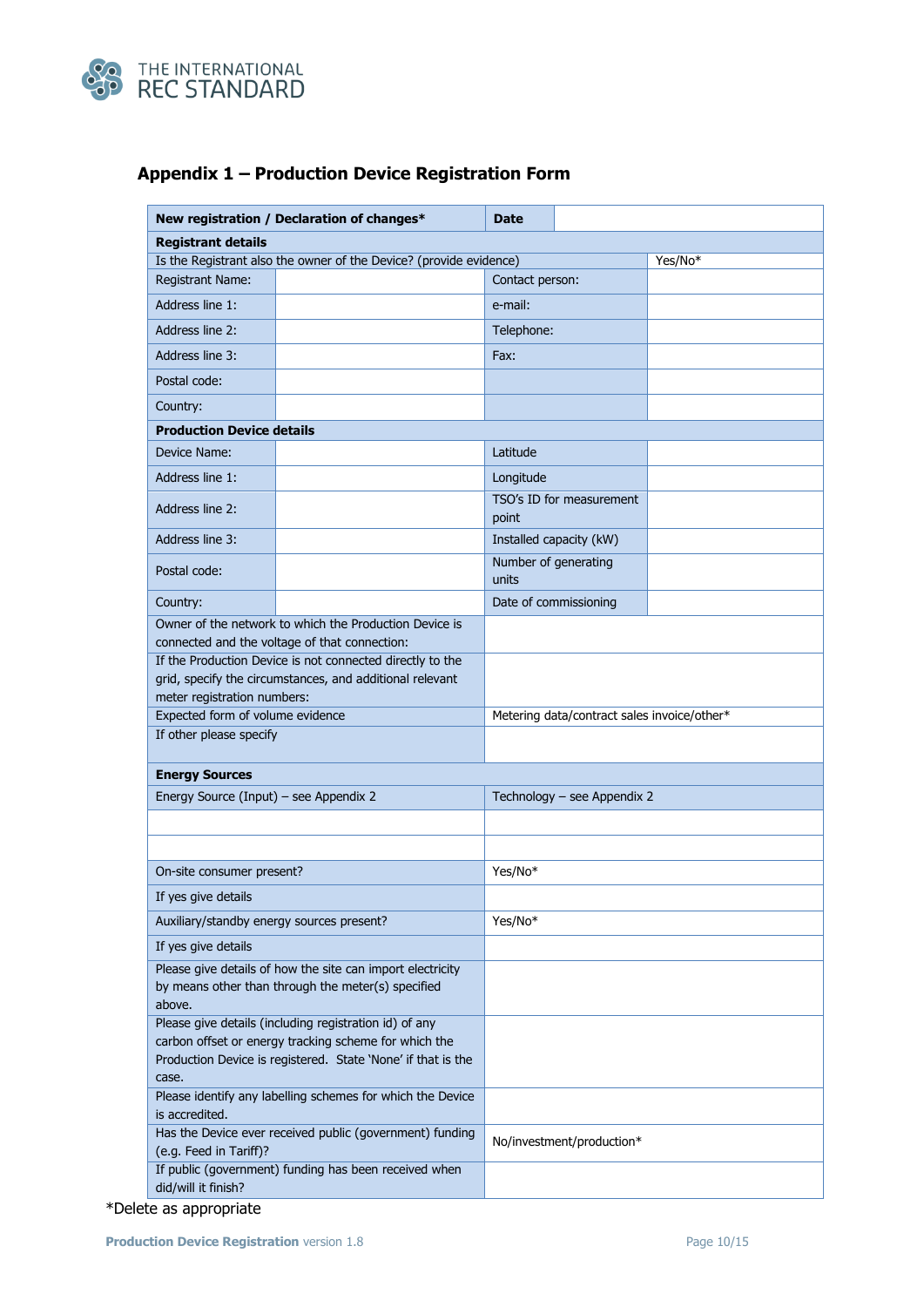

|  | Requested effective date of registration:                 |
|--|-----------------------------------------------------------|
|  | (no earlier than 12 months prior to submitting this form) |

On behalf of the Registrant shown above, I agree to be subject to the I-REC Code and warrant that the information contained in this application is truthful and exhaustive.

Any planned changes concerning the information given in this form will be announced in advance to the I-REC Device Verifier and the Issuer. Any unplanned changes will be reported to the I-REC Device Verifier and the Issuer at the first possible occasion.

The owner of the Production Device and the Registrant as his agent accept the possibility of unannounced control and auditing visits to their own premises and/or the premises of the Production Device, as prescribed in the I-REC Code.

| Preferred I-REC Device Verifier: |  |
|----------------------------------|--|
| Signature                        |  |
| Print name and role of signatory |  |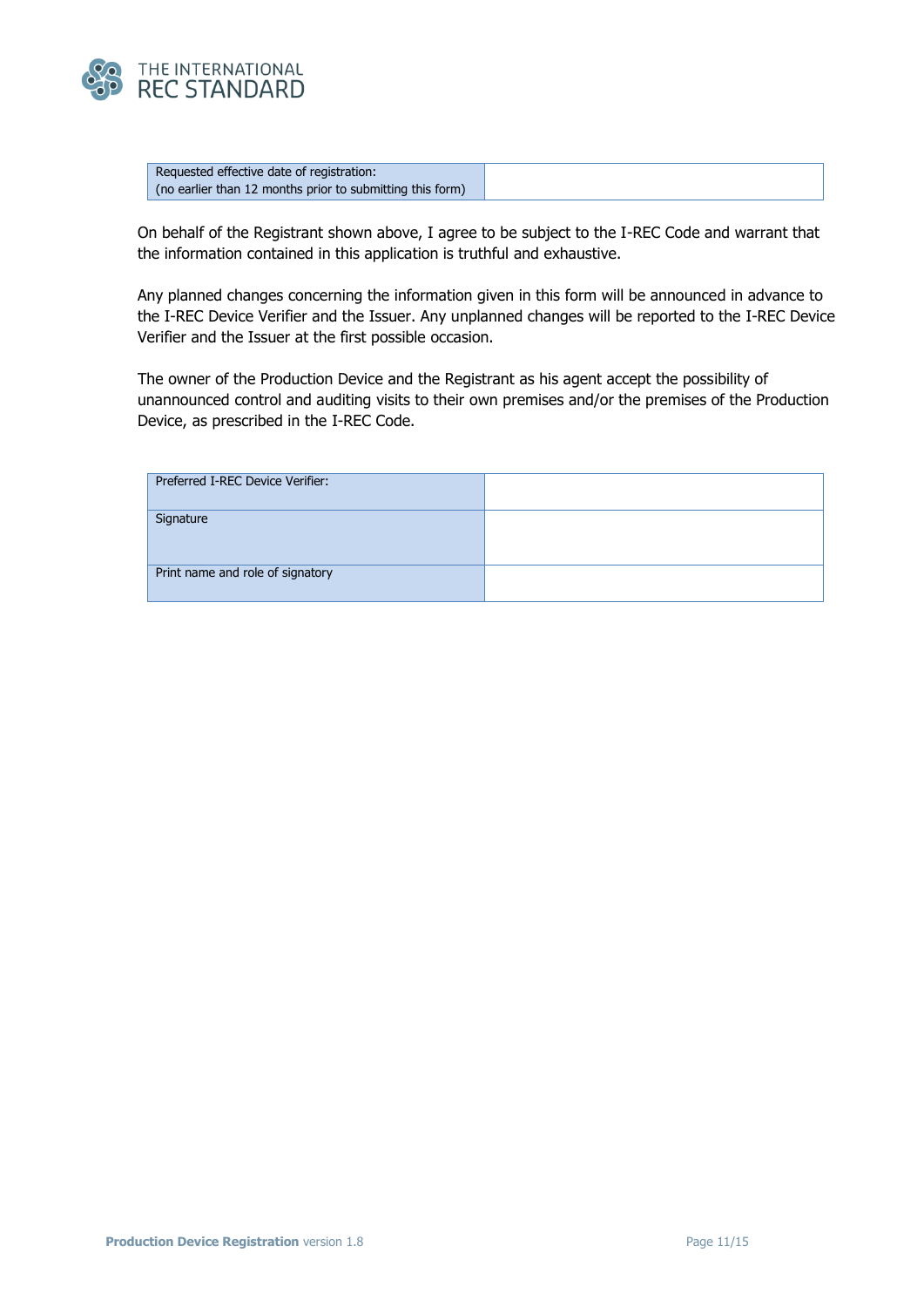

| <b>Energy Source (Input)</b>    |                            | <b>Technology</b>                                                                                                                      |  |  |  |  |
|---------------------------------|----------------------------|----------------------------------------------------------------------------------------------------------------------------------------|--|--|--|--|
| Solar                           |                            | <b>PV Ground</b>                                                                                                                       |  |  |  |  |
|                                 |                            | PV Roof                                                                                                                                |  |  |  |  |
|                                 |                            | PV Floating                                                                                                                            |  |  |  |  |
|                                 |                            | Aggregated                                                                                                                             |  |  |  |  |
|                                 |                            | <b>Thermal Concentration</b>                                                                                                           |  |  |  |  |
| Wind                            |                            | Onshore                                                                                                                                |  |  |  |  |
|                                 |                            | Offshore                                                                                                                               |  |  |  |  |
| Hydro-electric                  |                            | Dam                                                                                                                                    |  |  |  |  |
|                                 |                            | Run of River                                                                                                                           |  |  |  |  |
|                                 |                            | Pumped Hydro Storage (Natural in-flow only)                                                                                            |  |  |  |  |
| Marine Tidal                    |                            | Onshore                                                                                                                                |  |  |  |  |
|                                 |                            | Offshore                                                                                                                               |  |  |  |  |
| Marine Wave                     |                            | Onshore                                                                                                                                |  |  |  |  |
|                                 |                            | Offshore                                                                                                                               |  |  |  |  |
| <b>Marine Current</b>           |                            | Offshore                                                                                                                               |  |  |  |  |
| <b>Marine Vertical Pressure</b> |                            | Offshore                                                                                                                               |  |  |  |  |
|                                 | Municipal waste            |                                                                                                                                        |  |  |  |  |
|                                 | Industrial and commercial  |                                                                                                                                        |  |  |  |  |
|                                 | waste                      |                                                                                                                                        |  |  |  |  |
|                                 | Forestry products          |                                                                                                                                        |  |  |  |  |
| Biomass Solid                   | Forestry by-products &     | Combined cycle gas turbine with heat recovery: Non CHP                                                                                 |  |  |  |  |
|                                 | waste                      | Combined cycle gas turbine with heat recovery: CHP                                                                                     |  |  |  |  |
|                                 | Animal fats                | Steam turbine with back-pressure turbine (open cycle): Non<br><b>CHP</b><br>Steam turbine with back-pressure turbine (open cycle): CHP |  |  |  |  |
|                                 | Agricultural products      |                                                                                                                                        |  |  |  |  |
|                                 | Agricultural by-products & |                                                                                                                                        |  |  |  |  |
|                                 | waste                      | Steam turbine with condensation turbine (closed cycle): Non                                                                            |  |  |  |  |
|                                 | Municipal biodegradable    | <b>CHP</b>                                                                                                                             |  |  |  |  |
|                                 | waste                      | Steam turbine with condensation turbine (closed cycle): CHP                                                                            |  |  |  |  |
|                                 | <b>Black liquor</b>        | Gas turbine with heat recovery: Non CHP                                                                                                |  |  |  |  |
|                                 | Pure plant oil             | Gas turbine with heat recovery: CHP                                                                                                    |  |  |  |  |
|                                 | Waste plant oil            | Internal combustion engine: Non CHP                                                                                                    |  |  |  |  |
|                                 | Refined vegetable oil      | Internal combustion engine: CHP                                                                                                        |  |  |  |  |
| <b>Biomass Liquid</b>           | excluding biodiesel and    | Micro-turbine: Non CHP<br>Micro-turbine: CHP                                                                                           |  |  |  |  |
|                                 | biogasoline                | Stirling engine: Non CHP                                                                                                               |  |  |  |  |
|                                 | Biodiesel (mono-alkyl      | Stirling engine: CHP                                                                                                                   |  |  |  |  |
|                                 | ester)                     | Fuel cell: Non CHP                                                                                                                     |  |  |  |  |
|                                 | Biogasoline (C6-C12        | Fuel cell: CHP                                                                                                                         |  |  |  |  |
|                                 | hydrocarbon)               | Steam engine: Non CHP                                                                                                                  |  |  |  |  |
|                                 | Landfill gas               | Steam engine: CHP                                                                                                                      |  |  |  |  |
|                                 | Sewage gas                 | Organic rankine cycle: Non CHP                                                                                                         |  |  |  |  |
| <b>Biogas</b>                   | Gas from organic waste     | Organic rankine cycle: CHP                                                                                                             |  |  |  |  |
|                                 | digestion                  |                                                                                                                                        |  |  |  |  |
|                                 | Process gas: Biogenic      |                                                                                                                                        |  |  |  |  |
|                                 | Geothermal                 |                                                                                                                                        |  |  |  |  |
| ble heat<br>Renewa              | Aerothermal                |                                                                                                                                        |  |  |  |  |
|                                 | Hydrothermal               |                                                                                                                                        |  |  |  |  |

# <span id="page-11-0"></span>**Appendix 2 – Energy Sources/Technology Types**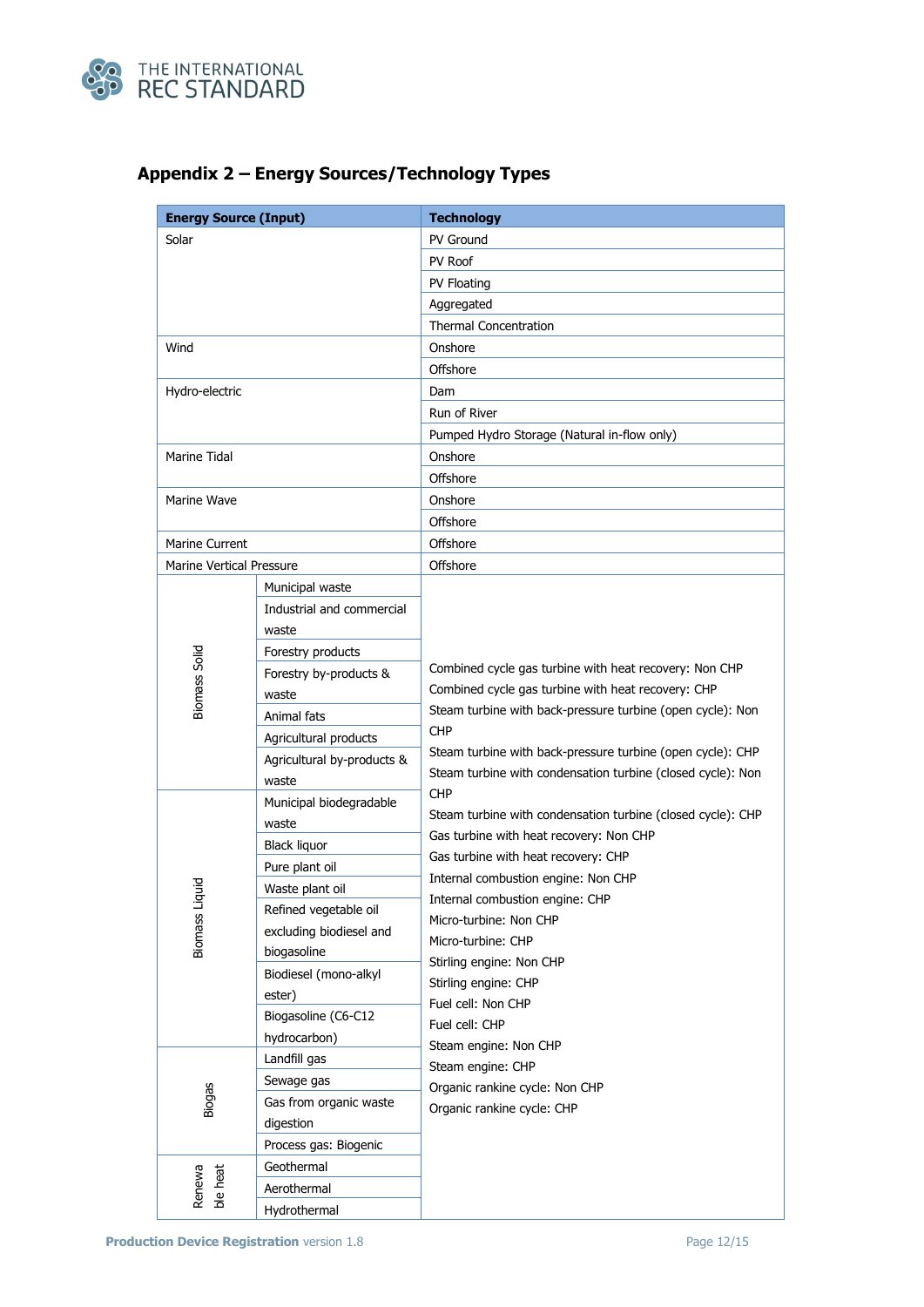

|                      | Biogenic process heat      |
|----------------------|----------------------------|
|                      | Municipal solid waste:     |
|                      | <b>Biomass Fraction</b>    |
|                      | Industrial and commercial  |
|                      | waste: Biomass fraction    |
|                      | Waste wood                 |
|                      | Forestry products          |
|                      | Forestry by-products &     |
|                      | waste                      |
| Co-fired with fossil | Animal fats                |
|                      | Agricultural products      |
|                      | biomass fraction           |
|                      | Agricultural by-products & |
|                      | waste biomass fraction     |
|                      | Solar thermal              |
|                      | concentration              |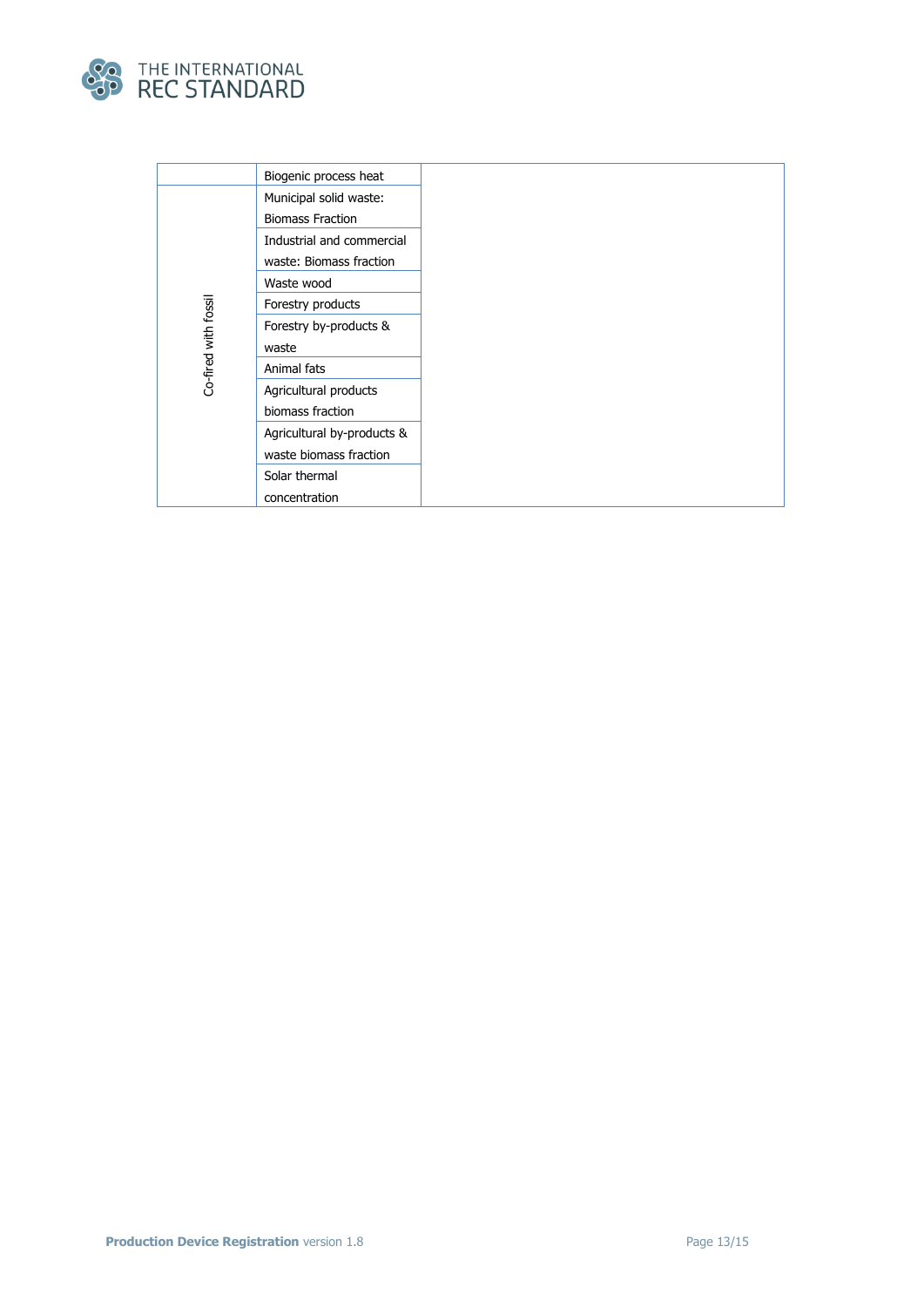

#### <span id="page-13-0"></span>**Appendix 3 – Owner's Declaration**

The following is a template letter to be used where the applicant is not the owner of the production device. It should be copied onto the owner's headed paper, completed and signed by an officer of the owner. It can be scanned and sent electronically to the local Issuer.

To: I-REC Services Achter de Tolburg 151 5211 s'Hertogenbosch The Netherlands

Date: [*insert date here*]

To Whom it May Concern,

#### **Declaration of Attribute Generation and Ownership**

Please accept this letter as granting [*insert applicant company name here*] the exclusive right to act in respect of trading all renewable energy attributes (representing the environmental, economic, and social benefits associated with the generation of electricity) including all associated carbon attributes with [*insert production device/installation name here*] from [*insert effective registration date\* here*] until further notice. The rights to these attributes are our exclusive ownership at the time of signing.

We understand that the attributes associated with renewable electricity generation are different and distinct from those under an emissions reduction scheme that have been calculated as displacement ('offset') against a business as usual case.

In granting this permission we accept that the ownership of the associated renewable and carbon attributes from the generation of electricity may be passed to [*insert applicant company name here*] in the form of I-RECs as defined in the I-REC Code and associated documents. We have received, or will receive, valuable consideration for the delivery of these attributes. We therefore undertake that, for the same units of electrical energy, our organization will not receive or apply for any certificates representing the associated renewable or carbon attributes or the calculated displacement ('offset') of these attributes from the electricity production. We also, to the best of our knowledge, have the right to separate renewable attributes from the associated physical electricity generation and are not required by local legislation to retain these attributes for any reason.

Yours sincerely,

On behalf of [*insert owner company name here*]

[\*Please contact I-REC to establish what date can be used here]